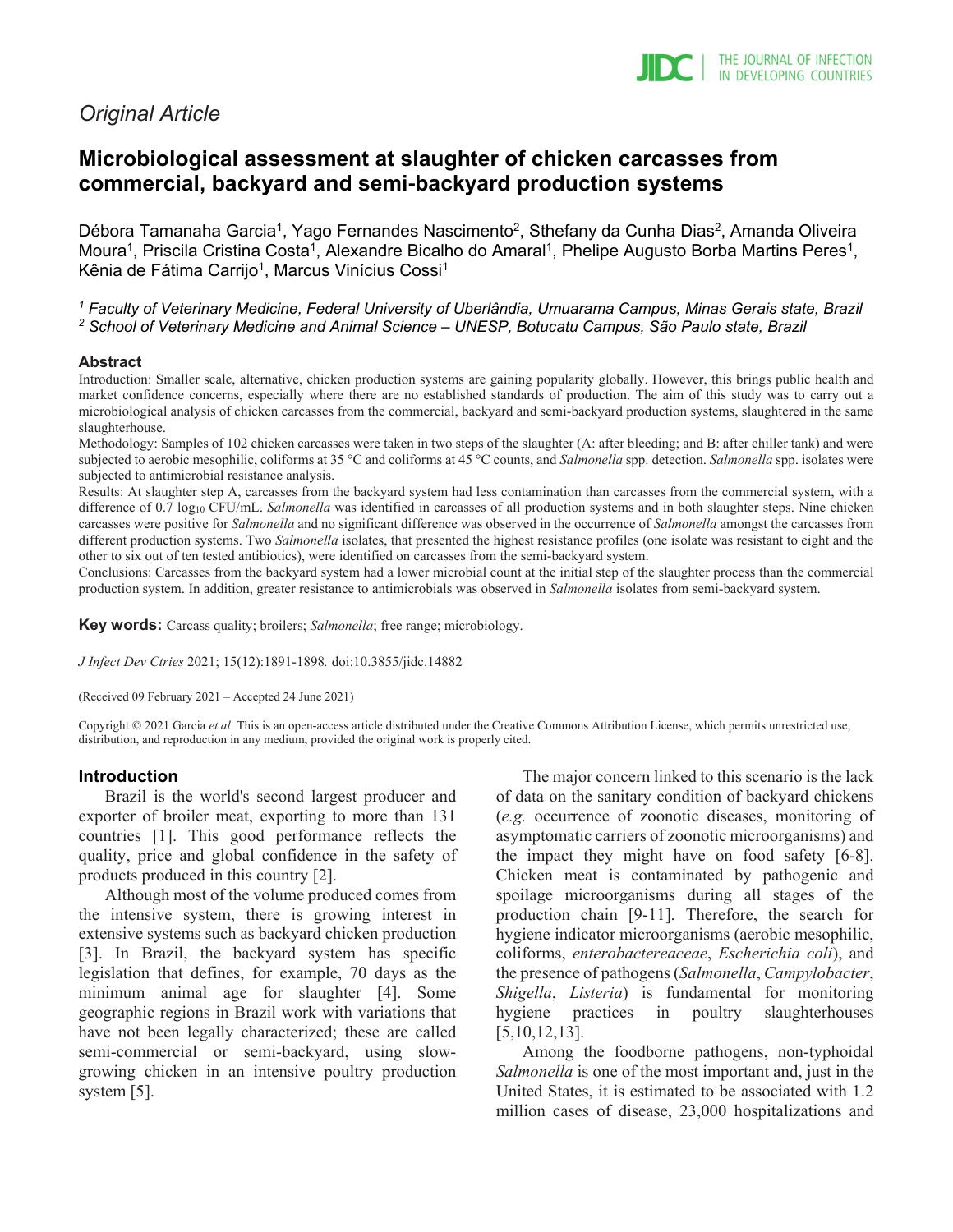450 deaths, being food the source of most of these illnesses [14]. In addition, *Salmonella* is associated with multidrug resistance (MDR), which has worsened the prognosis of salmonellosis and increased the hospitalization time for patients [15].

In Brazil, several studies have identified *Salmonella* spp. during chicken slaughtered process, with frequencies of positives ranging from 3.6 to 31.7% [16- 18]. However, these studies aimed to identify and characterize microorganisms associated with carcasses from intensive system only, due to its greater economic relevance and volume production [1]. Besides, few industries carry out the slaughter of chickens from intensive and extensive systems concurrently and, for that reason, there is a knowledge gap on the influence of the rearing system on the microbiological quality of the carcass.

Thus, the objective of the study was to execute a microbiological assessment of chicken carcasses from the commercial (C), backyard (Bc) and semi-backyard (SB) production systems, slaughtered in the same slaughterhouse.

# **Methodology**

## *Slaughtering facilities and sampling*

The visits were carried out in a slaughterhouse registered under the Municipal Inspection Service (SIM) that on average slaughters 2,400 birds/week. The establishment receives poultry from commercial (C), backyard (Bc) and semi-backyard (SB) production systems. At the studied slaughterhouse, no pre-defined slaughtering order and operational hygiene procedures were performed between batches of chickens from each production system. For this reason, the batches order was taken randomly on each sampling visit.

Samples of 102 chicken carcasses (34 C, 34 Bc and 34 SB) were taken in two steps of the slaughter process (A and B). Step A corresponds to the end of the bleeding process and before the scalding tank, and step B refers to the exit from the chiller tank. Each carcass collected was identified by numbered seals and noted on a spreadsheet along with the production system and slaughter step. Samples for analysis were collected by superficial rinsing of each carcass in a sterile bag containing 500 mL of buffered peptone water (0.1%). The resulting homogenate was then packed in a thermal box until examination [19]. Conventional microbiological analyses were performed at the laboratory for inspection and technology of products of animal origin of the Faculty of Veterinary Medicine, at Federal University of Uberlândia (FAMEV/UFU) and

molecular examination were carried out at the laboratory of molecular epidemiology-FAMEV/UFU.

## *Hygiene indicator microorganism enumeration*

The post-rinse product was subjected to decimal serial dilutions in 9 mL of buffered peptone water (0.1%). For aerobic mesophilic (AM) counting, the samples were homogenized with PCA (Plate Count Agar) in sterile petri dishes and incubated at 37 °C for 48 hours. The most probable number (MPN) technique was used for coliforms at 35  $\degree$ C (C35) and coliforms at 45 °C (C45) [18]. C35 were quantified by the multiple tube technique, using the presumptive test in lauryl sulfate tryptose broth (LST, Himedia) (35 °C for 24-48 hours) and confirmed in 2% brilliant green bile broth (BGLB, Himedia) (35 °C for 24-48 hours). Based on the C35 results, the C45 were detected using *Escherichia coli* broth (EC, Himedia) (44.5 °C for 24 hours in water bath).

For AM counting, plaques containing between 25 and 250 colonies were counted and the result expressed in  $log_{10}$  CFU/mL. The presence of coliforms at 35 °C and coliforms at 45 °C were confirmed by the turbidity and gas formation in Durham tubes of BGLB and EC Broth, respectively. Both results were expressed in  $log_{10}$ MPN/mL.

# *Detection of Salmonella spp.*

Thirty millilitres of post-rinse product were transferred to Erlenmeyer flasks containing 30 mL of buffered peptone water (2%) and incubated at 37 °C for 24 hours according to ISO 6579-1 [20]. Samples with typical characteristics in LIA (Lysine Iron Agar – TMMedia) and / or TSI (Triple Sugar Iron Agar – TMMedia) were transferred to tryptic soya broth (TSB) and incubated at 37  $^{\circ}$ C for 24 h, and then subjected to DNA extraction and purification, using the Wizard Genomic DNA Purification Kit (Promega Corp., Madison, WI, USA). The extracted DNA was used detect the *ompC* gene (ompC-F 5"-ATCGCTGACTTATGCAATCG-3" and ompC-R 5"- CGGGTTGCGTTATAGGTCTG-3") [21, 22].

The extracted DNA was used detect the *ompC* gene (ompC-F 5"- ATCGCTGACTTATGCAATCG-3" and ompC-R  $5$ "-CGGGTTGCGTTATAGGTCTG-3"), which is typical of *Salmonella* spp*.* [21,22]. The following reagents were used for the reaction: 25 µL solution formed by 2  $\mu$ L of sample DNA, 12.5  $\mu$ L of GoTaq Green Master Mix (Promega), 8.5 µL of nuclease-free water (Promega) and 1 µL of each primer with a concentration of 10  $pmol/\mu L$ . The conditions used for the reaction were: 95 °C for 2 minutes for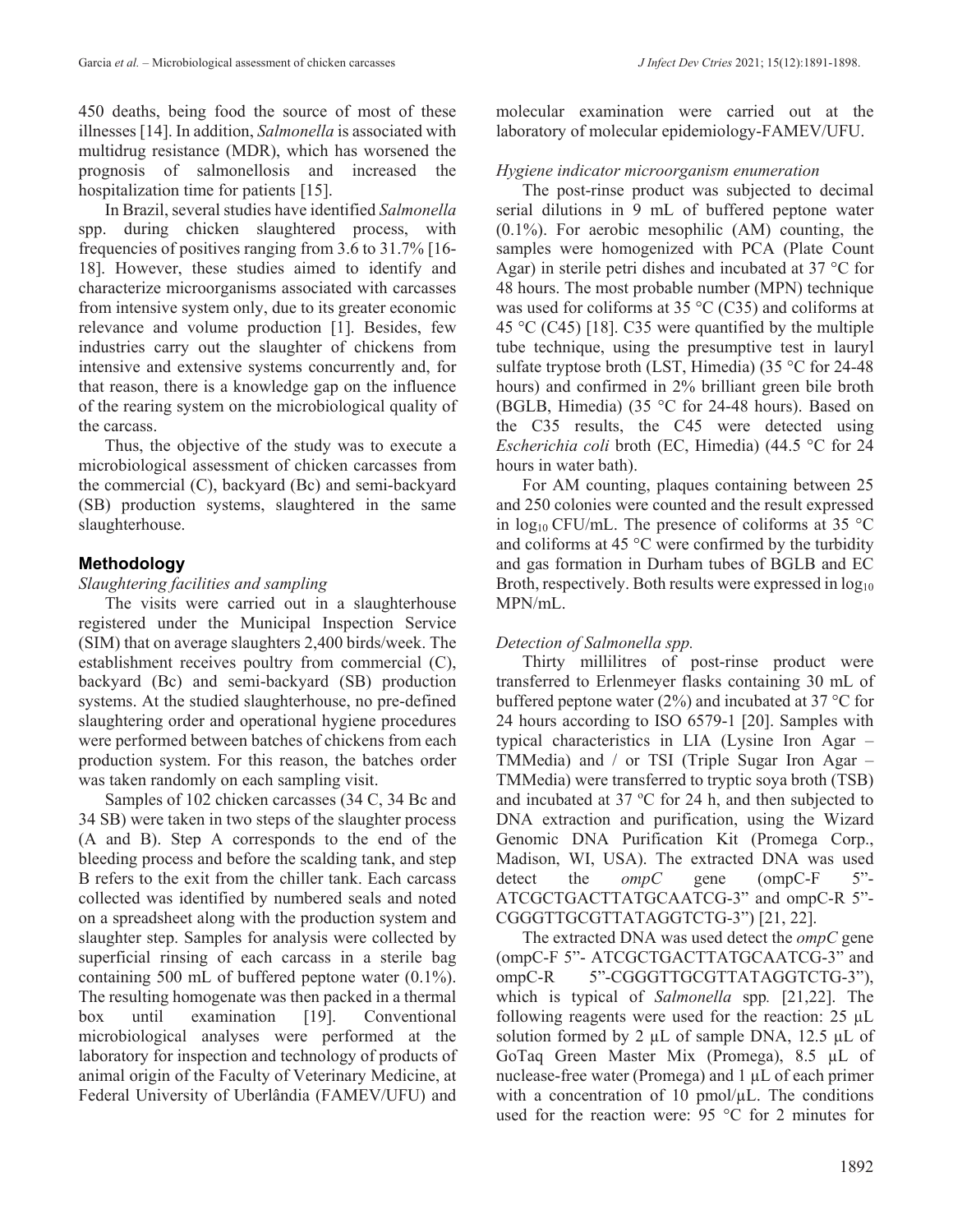initial denaturation, 30 cycles of 95 °C for 30 seconds for denaturation, 57  $\degree$ C for 1 minute for annealing, 72 °C for 1 minute for extension, and after the end of these 30 cycles, 72 °C for 5 minutes for final extension. The PCR products were subjected to horizontal electrophoresis on 1% agarose gel, stained with GelRed (Biotium, Inc., Hayward, CA, USA) and visualized with a transilluminator. PCR products of 204 bp were considered positive for *Salmonella*.

## *Antimicrobial resistance analysis*

The antimicrobial resistance of *Salmonella* spp. isolates were assessed using the disk-diffusion technique, according to the recommendations of the "Clinical and Laboratory Standards Institute" [23,24]. Ten antimicrobials were used: ampicillin  $(AMP)$  10  $\mu$ g, meropenem (MER) 10 µg, cephalothin (CFL) 30 µg, neomycin (NEO) 30 µg, cephalexin (CFE) 30 µg, cefotaxime (CTX) 30 µg, ciprofloxacin (CIP) 5 µg, ceftriaxone (CRO) 30 µg, tobramycin (TOB) 10 µg and azithromycin (AZI) 15 µg. For the positive control, the standard strain *Escherichia coli* ATCC 25922 was used according to CLSI guidelines [23].

Each *Salmonella* isolate was inoculated in tubes containing 5 mL of saline (0.85%) and subjected to decimal serial dilutions in order to obtain 0.5 turbidity on the McFarland scale. Then the sample was swabbed on the surface of Muller-Hinton agar plates (MH, Kasvi). After this stage, antibiotic discs (Cecon, São Paulo, Brazil) were applied to the surface of the plates and incubated at 37 °C for 24 hours. The results were obtained by measuring the inhibition halos and comparing them to the reference values. The intermediate resistance was classified as resistant and isolates resistant to three or more antimicrobial classes were considered MDR [25].

### *Data analysis*

All counts of hygiene indicator microorganisms were subjected to the Kolmogorov-Smirnov normality test. To compare the AM counts between points A and B, the paired *t test* was used, and to compare the counts of the different production systems, ANOVA  $(p < 0.05)$ was used. For the counts of C35 and C45, the Wilcoxon matched-pairs signed rank test was used to compare the slaughter steps and the Kruskal-Wallis test was used to compare production systems ( $p < 0.05$ ).

The occurrence of *Salmonella* spp. was compared by Fisher's exact test  $(p < 0.05)$  and resistance to antimicrobials was analysed by frequency. All statistical analyses were performed using the GraphPad Prism5 program.

## **Results**

The results of the AM counts indicated that total contamination declined during the slaughter process for all production systems analyzed, as indicated in Table  $1 (p \le 0.05)$ . In step A, chicken carcasses from the backyard system had lower AM counts than the commercial system, with an average difference of 0.7  $log_{10}$  CFU/mL ( $p < 0.05$ ). On the other hand, at step B, there were no significant differences between the means of contamination by mesophilic aerobes in relation to the different production systems.

Coliform counts at 35 °C and 45 °C also indicated a reduction in contamination between steps A and B of slaughter process (Table 1). On the other hand, the production systems did not differ in terms of counts for these hygiene indicators and all carcasses showed similar counts at the beginning (Step A) and end of slaughter (Step B)  $(p > 0.05)$ .

| <b>Hygiene</b> indicator | <b>Slaughter</b>                                   |    |                            |                            |                           |             |  |
|--------------------------|----------------------------------------------------|----|----------------------------|----------------------------|---------------------------|-------------|--|
| microorganisms           | step $*$                                           | n  | <b>Backvard</b>            | Semi-Backvard              | Commercial                | $p$ value** |  |
| Aerobic mesophilic       | A                                                  | 34 | 5.3 $(0.7)^{a,A}$          | 5.9 $(1.0)^{a,b,A}$        | $6.0(1.0)^{b,A}$          | 0.0155      |  |
|                          | B                                                  | 34 | 3.9 $(0.7)^{a,B}$          | 3.6 $(0.5)^{a,B}$          | 3.8 $(0.8)^{a,B}$         | 0.2678      |  |
|                          | $p$ value **                                       |    | ${}< 0.0001$               | ${}< 0.0001$               | ${}< 0.0001$              |             |  |
|                          | $\Delta$ ( $\downarrow \uparrow \frac{0}{0}$ ) *** |    | $1,4 \ (\downarrow 26,4)$  | $2,3$ ( $\downarrow$ 39,0) | $2,2 \ (\downarrow 36,7)$ |             |  |
|                          | А                                                  | 34 | $3.5 (2.0)^{a,A}$          | 4.9 $(2.0)^{a,A}$          | $3.6(2.5)^{a,A}$          | 0.0867      |  |
|                          | B                                                  | 34 | $2.0(0.8)^{a,B}$           | $2.3 \ (1.2)^{a,B}$        | $1.4 (1.8)^{a,B}$         | 0.2609      |  |
| Coliforms $(35 °C)$      | p value $**$                                       |    | 0.0047                     | 0.0011                     | 0.0007                    |             |  |
|                          | $\Delta$ ( $\downarrow \uparrow \frac{0}{0}$ ***   |    | $1,5$ ( $\downarrow$ 42,9) | $2,6 \ (\downarrow 53,1)$  | $2,2 \ (\downarrow 61,1)$ |             |  |
|                          | A                                                  | 34 | $2.8 (2.3)^{a,A}$          | $3.6(2.7)^{a,A}$           | 3.3 $(2.4)^{a,A}$         | 0.5605      |  |
|                          | B                                                  | 34 | $1.6(0.9)^{a,B}$           | $1.8(1.2)^{a,B}$           | $1.6 (1.1)^{a,B}$         | 0.8699      |  |
| Coliforms $(45 °C)$      | p value $**$                                       |    | 0.0285                     | 0.0040                     | 0.0015                    |             |  |
|                          | $\Delta$ ( $\downarrow \uparrow$ %) ***            |    | $1,2 \ (\downarrow 42,9)$  | $1,8$ ( $\downarrow$ 50,0) | $1,7 \ (\downarrow 51,5)$ |             |  |

Table 1. Mean counts (log CFU/mL) of aerobic mesophilic, coliforms at 35 °C and coliforms at 45 °C in commercial, backyard and semibackyard chicken carcasses, slaughtered in the same slaughterhouse.

\* Step A: After bleeding; Step B: after chiller tank; \*\* Small superscript letters indicate differences between production system at same slaughter step, and upper case letters indicate difference between the slaughter steps at the same production system (*p* < 0.05); \*\*\* ∆ = A-B, Percentage reduction (↓) or increase (↑)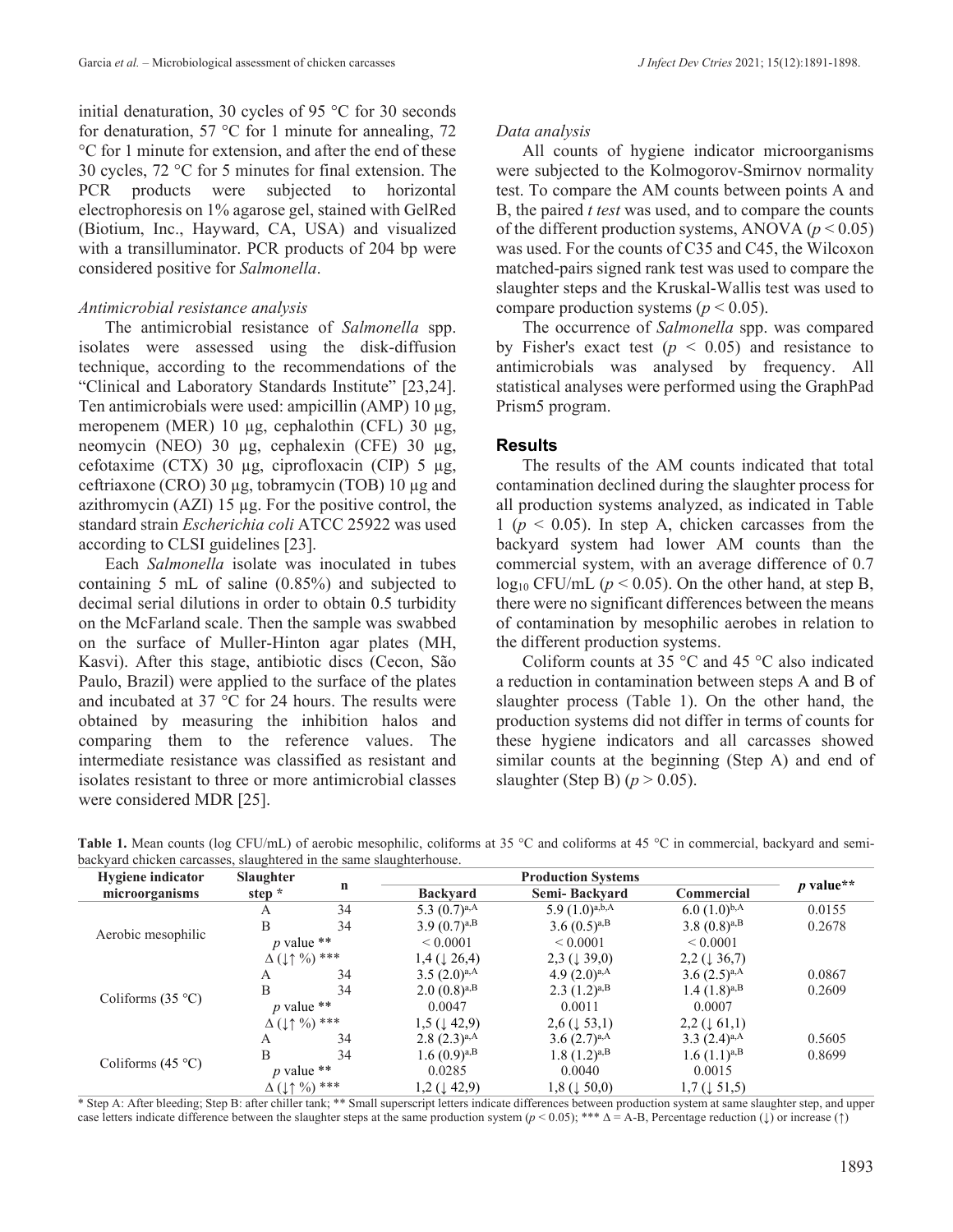|                  |                                                                         | <b>Total</b>   |                                                                     |                 |
|------------------|-------------------------------------------------------------------------|----------------|---------------------------------------------------------------------|-----------------|
| Slaughter step * | <b>Backvard</b>                                                         | Commercial     | Semi-Backvard<br>$1/34(2.94\%)$<br>$1/34(2.94\%)$<br>$2/68$ (2.94%) |                 |
|                  | $1/34(2.94\%)$                                                          | 0/34(0.00)     |                                                                     | $2/102(1.96\%)$ |
|                  | 4/34(11.76%)                                                            | $2/34(5.88\%)$ |                                                                     | $7/102(6.86\%)$ |
| Total            | 5/68 (7.35%)                                                            | $2/68$ (2.94%) |                                                                     |                 |
|                  | $\alpha$ $\alpha$ $\alpha$ $\alpha$ $\alpha$ $\alpha$ $\alpha$ $\alpha$ |                |                                                                     |                 |

**Table 2.** Occurrence of *Salmonella* spp. in commercial, backyard and semi-backyard chicken carcasses, slaughtered in the same slaughterhouse.

\* Step A: After bleeding; Step B: after chiller tank; *p* > 0.05 for comparisons between production systems and between slaughter steps.

It was also observed that for all hygiene indicator microorganisms, the reduction in the average counts between step A and B of slaughter process was lower in the carcasses from the backyard system (Table 1).

*Salmonella* spp. was identified in carcasses of all evaluated production systems, with no significant difference between systems or between slaughter steps A and B  $(p > 0.05)$  (Table 2). In absolute numbers, step B had the highest frequency of positivity (6.86%) and chickens originating from a commercial system were the only ones that did not show positivity in step A.

The nine positive carcasses for *Salmonella* gave rise to 10 isolates that were assessed for their antimicrobial resistance (Table 3). The highest percentage of resistance was observed against ciprofloxacin (50%), tobramycin (40%), cephalothin (40%) and azithromycin (40%). On the other hand, the most efficient antimicrobial was ceftriaxone, since only one isolate presented resistance.

The resistance pattern of the isolates shows that five (50%) were classified as MDR, one of which was resistant to five classes of antimicrobials (Table 4). Furthermore, two *Salmonella* isolates with the highest resistance (S10 and S9) were identified on carcasses from the semi-backyard production system. Three isolates were sensitive to all tested antimicrobials, two from the backyard (S3 and S4) and one from the commercial production system (S5).

### **Discussion**

Food safety has always been a challenge in the poultry industry, since microorganisms are present

**Table 3.** Frequencies of *Salmonella* spp. isolates (n = 10) obtained from commercial, backyard and semi-backyard chicken carcasses with resistance to different antibiotics.

| Class */Antibiotic      | Resistance (%) |
|-------------------------|----------------|
| Aminoglycosides         |                |
| Neomycin                | 2(20%)         |
| Tobramycin              | $4(40\%)$      |
| <b>Carbapenems</b>      |                |
| Meropenem               | 2(20%)         |
| <b>Cephalosporins</b>   |                |
| Cephalexin              | 2(20%)         |
| Ceftriaxone             | $1(10\%)$      |
| Cefotaxime              | 2(20%)         |
| Cephalothin             | $4(40\%)$      |
| <b>Fluoroquinolones</b> |                |
| Ciprofloxacin           | $5(50\%)$      |
| <b>Macrolides</b>       |                |
| Azithromycin            | $4(40\%)$      |
| <b>Penicillins</b>      |                |
| Ampicillin              | $3(30\%)$      |

\* Concentrations evaluated according to references [21,22].

from the primary production stage and can be influenced by practices adopted at all stages of the production chain [13,26]. In our study, chicken carcasses from the backyard system (Bc) had a lower bacterial count (AM) than animals from the commercial system (C). In this case, the high initial contamination of the C carcasses can be attributed to the higher stocking density, greater deposition of organic matter in the poultry shed and higher level of stress experienced by the animals [10].

Because there are so many variables during the steps prior to the slaughterhouse, it is difficult for the industry to definitively control microbiological contamination [12]. Therefore, the microbial load that

**Table 4.** Antibiotic resistance profiles of *Salmonella* spp. isolates obtained from commercial, backyard and semi-backyard chicken carcasses slaughtered in the same slaughterhouse.

| ID            |              |        |             | <b>Multiple resistance</b> |               |                       |            |            |            |            |            |            |            |
|---------------|--------------|--------|-------------|----------------------------|---------------|-----------------------|------------|------------|------------|------------|------------|------------|------------|
| (Production)  | <b>Visit</b> | Animal | <b>Step</b> | Antimicrobial              | Antimicrobial | Resistance pattern ** |            |            |            |            |            |            |            |
| Systems *)    |              |        |             | class                      | agents        |                       |            |            |            |            |            |            |            |
| $S10(SB)$ *** | 6            | 8      | В           |                            | 8             | <b>CIP</b>            | CFL        | TOB        | AMP        | <b>CTX</b> | <b>NEO</b> | <b>MER</b> | <b>CRO</b> |
| $S9(SB)$ ***  | 6            |        | Α           |                            | O             | <b>CIP</b>            | CFL        | AMP        | <b>CTX</b> | <b>NEO</b> | <b>CFE</b> |            |            |
| $S2 (C)$ ***  |              |        | B           | 4                          |               | <b>CIP</b>            | <b>CFL</b> | TOB        | AMP        | <b>CFE</b> |            |            |            |
| $S6$ (Bc) *** | 6            |        | Α           |                            |               | AZI                   | TOB        | <b>MER</b> |            |            |            |            |            |
| $S7 (Bc)$ *** | 6            |        | В           |                            |               | AZI                   | <b>CFL</b> | <b>TOB</b> |            |            |            |            |            |
| $S8$ (Bc)     | 6            | h.     | В           |                            |               | CIP                   |            |            |            |            |            |            |            |
| S1(C)         |              |        | Β           |                            |               |                       | AZI        |            |            |            |            |            |            |

\* SB: Semi-Backyard; C: Commercial; Bc: Backyard; \*\* MER (Meropenem); CFE (Cephalexin); CTX (Cefotaxime); CIP (Ciprofloxacin); NEO (Neomycin); CFL (Cephalothin); AZI (Azithromycin); CRO (Ceftriaxone); TOB (Tobramycin) and AMP (Ampicillin); \*\*\* Multidrug-resistant (MDR): resistant to three or more antimicrobial classes [23].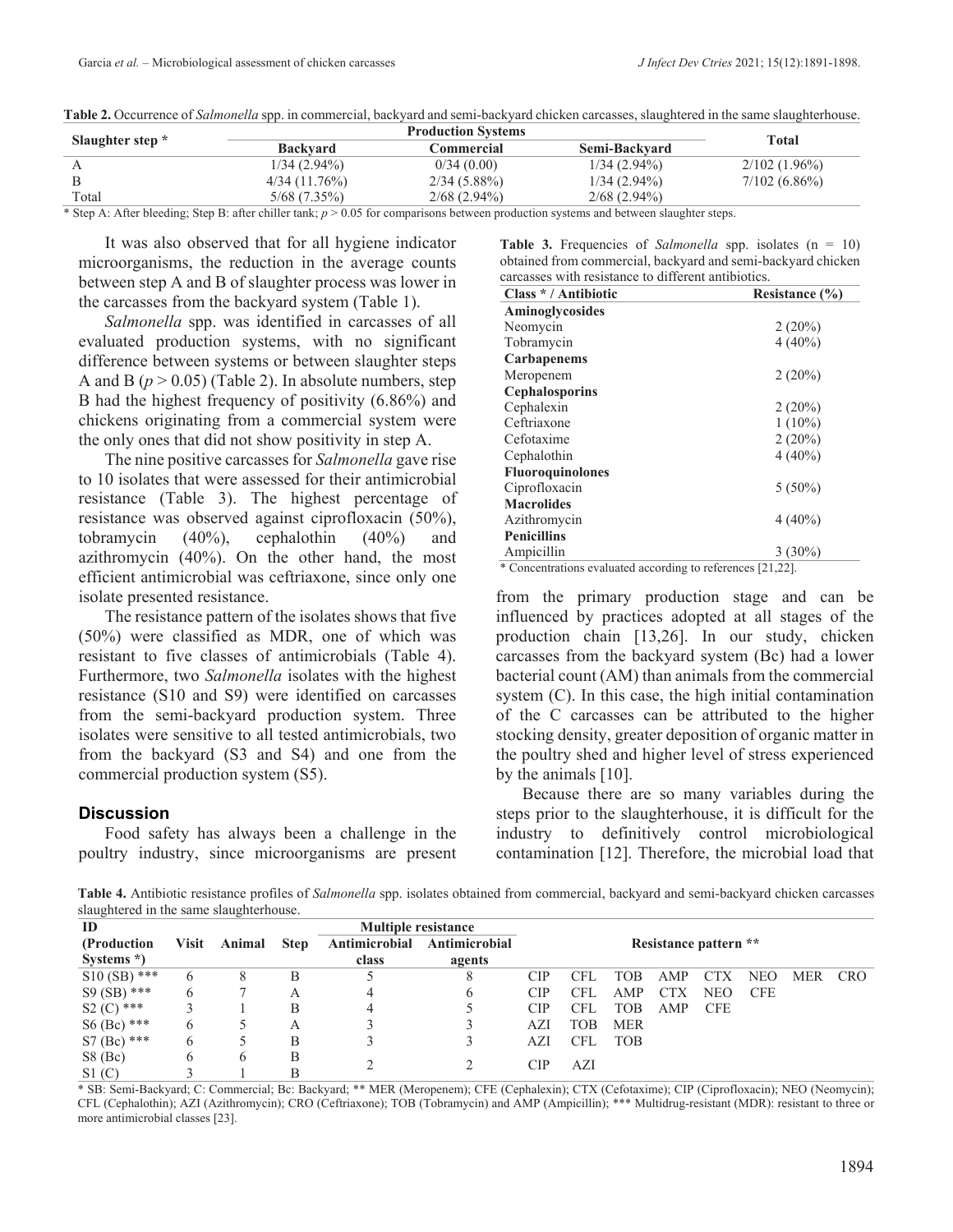the birds arrive at the industry is a cause of concern for the self-control programmes of the slaughterhouse, which through good manufacturing practices (GMP) must monitor and reduce this contamination throughout the slaughter process [13]. In the present study, the slaughter process was efficient at reducing the hygiene indicator microorganisms (AM, C35 and C45) between slaughter steps A and B. Althaus *et al.* [27] analysed the different processes in a slaughterhouse and observed that the chiller step reduced the *Escherichia coli* count by 3.4 log UFC/g. Although *E. coli* was not analysed in the present study, a reduction of between 1.2 and 1.8 log<sub>10</sub> CFU/mL was observed for C45 counts between steps A and B.

As a relationship between the production system and the initial contamination of the carcasses was identified, it would be worth considering which production system should be slaughtered first, since the possibility of cross-contamination has already been demonstrated in several studies [12,28]. The ideal approach would be to slaughter animals from Bc first and then animals from C. This would depend on GMP and all the industry's self-control programs [9].

No significant difference was observed between rearing systems regarding the contamination of the carcass in step B of the slaughter process. However, it should be noted that, for all the hygiene indicator microorganisms, the carcasses of the backyard system showed a lower reduction in contamination between the slaughter steps. A possible explanation of this observation is that only backyard chickens reach the minimum age to achieve full plumage and consequently have a larger follicle diameter, which could hinder the removal of microbiological contamination [4,29]. This observation reinforces the importance of standardizing the slaughter order according to the production system.

In relation to *Salmonella* spp., the results indicated that this bacterium may be present in animals from all production systems, having been identified in 7.35% of the samples from the backyard system and 2.94% of samples from the commercial and semi-backyard systems. Many studies have already shown the association between chicken meat and *Salmonella*; however, evidence of this specific relationship with animals raised in extensive systems remains scarce [12]. As in the present study, the few studies conducted have also identified the presence of this bacterium in backyard chicken carcasses, with frequencies ranging between 3.5% and 16% [30-32]. Therefore, even though production systems that cause less stress to animals are beneficial for reducing *Salmonella*, as noted by Iannetti *et al.* [10], we must maintain all the

necessary steps for the control of this pathogen within the poultry production chain.

The absence of a difference between the presence of *Salmonella* spp. in stages A and B should be treated with caution, since despite its low occurrence, the slaughter process is not effective at reducing this microorganism. When *Salmonella* spp. are carried into slaughter plants, they can be spread during the different slaughter steps, compromising the safety of the final product and endangering consumer health [9,27].

An additional concern, besides the presence of this pathogen in poultry products, is the growing resistance of pathogens to antimicrobials and their impacts on global public health [7,33]. In the present study, only three *Salmonella* isolates were sensitive to all tested antimicrobials and the rest were resistant to at least two drugs. The drugs that were least effective were ciprofloxacin, tobramycin, cephalothin and azithromycin. Several studies have evaluated resistance to tobramycin and cephalothin, finding very variable results ranging from 100% resistant isolates to less than 18% resistant isolates [34-37].

Regarding ciprofloxacin, studies show a high frequency of *Salmonella* resistance in isolates collected from animals, food and humans [38,39]. This drug is frequently used in the treatment of salmonellosis and for this reason, the resistance observed is a cause of great concern for public health [40]. The widespread use of this drug in human medicine and its analogue, enrofloxacin, in veterinary medicine, may have exerted selective pressure that has culminated in the increase in drug-resistant strains [41,42].

With increased resistance to cephalosporins and quinolones, azithromycin has been adopted as a therapeutic option for the treatment of cases of bacterial enteritis [43]. However, as observed in the present study, other studies have also identified resistance to this drug [44,45]. In 2019, the identification of 255 cases of salmonellosis and 60 hospitalizations caused by *Salmonella* with low sensitivity to azithromycin drew the attention of the CDC (Centers for Disease Control and Prevention), which issued a national alert to reduce risks to consumers [46].

Another important result in the current study was the identification of five MDR isolates (50%). MDR bacteria have been identified in several studies and, for this reason, assume a prominent position on "One Health" perspective [47]. Antimicrobial resistance is a major public health concern worldwide and could be the cause of 10 million deaths per year by 2050 if nothing is done to change this scenario [48].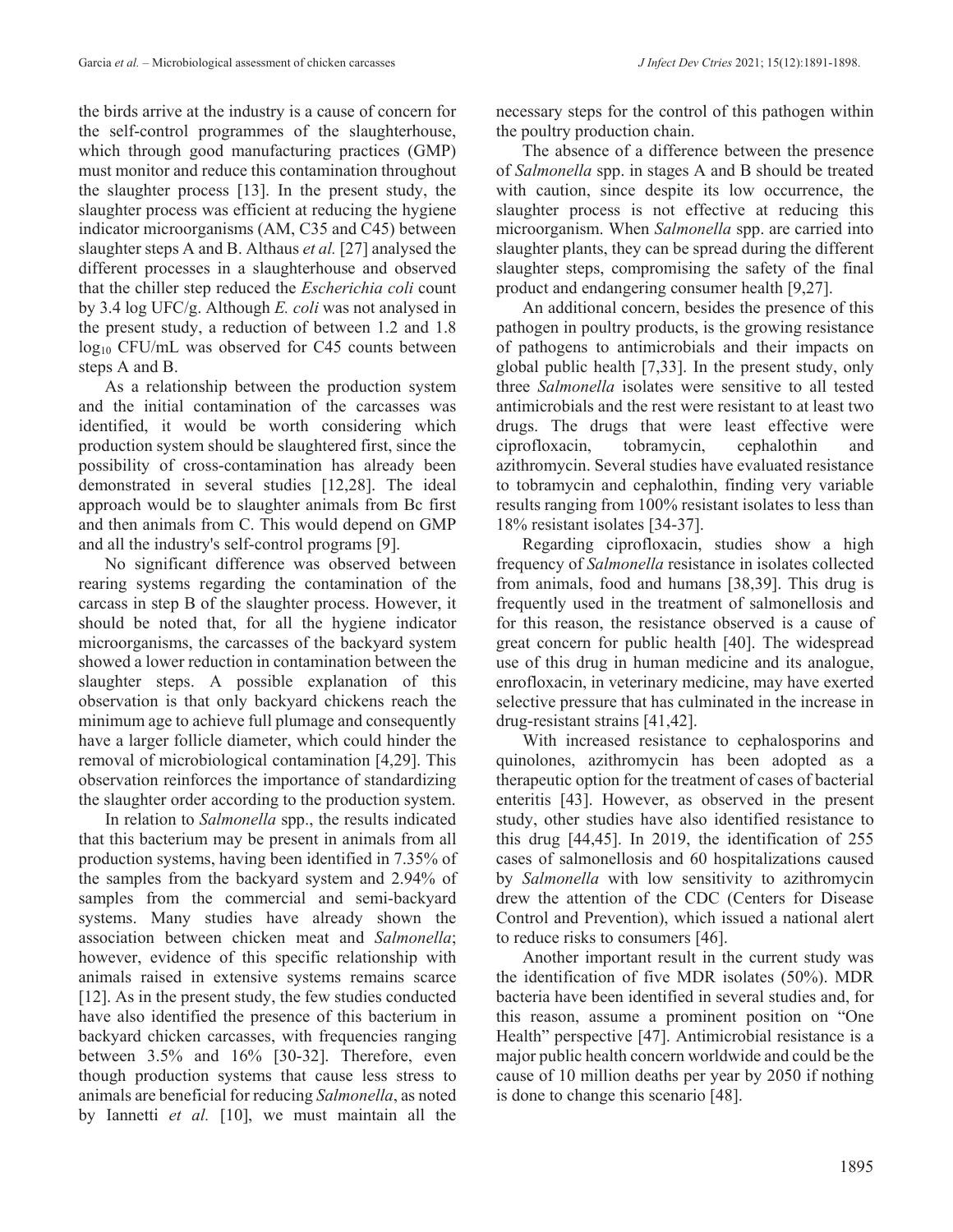Given the low frequency of isolates found in the present study, it was not possible to reach any conclusion about the impact of production systems on *Salmonella* resistance. However, the two isolates resistant to the greatest number of drugs were found in carcasses from the semi-backyard system, which does not have a legal definition of production patterns. This type of production specific to some Brazilian geographic regions means that this system does not follow the strict biosafety rules of the industrial system nor the standards defined by law for the backyard system [4,6]. Thus, this scenario may be contributing to the inappropriate use of drugs and the high resistance observed.

According to the literature, Enterobacteriaceae isolates from backyard and organic systems tend to be sensitive to a wider range of antimicrobials [7,47,49]. This can be attributed to the less stressful conditions for animals in these systems, as well as specific rules on the use of drugs, as in the case of organic products [49]. Despite these observations, Kamboh *et al.* [7], identified Enterobacteriaceae isolates from livers of backyard chickens that were more resistant to chloramphenicol and oxytetracycline than isolates from the commercial system. Therefore, regional animal breeding characteristics and public policies regarding the use of antimicrobials can influence these resistance patterns [47].

In conclusion, the occurrence of *Salmonella* was not influenced by the production system, but the largest resistant profile was observed at isolates from the semibackyard system. Also, chicken from the backyard system had a lower microbial count at earlier slaughter stages than those from the commercial production system, but presented smaller reduction in contamination throughout the process.

#### **Acknowledgements**

The support of Foundation for the Support to the Researches in Minas Gerais (FAPEMIG, Brazil), National Council of Scientific and Technological Development (CNPq, Brazil); Brazilian Federal Agency for Support and Evaluation of Graduate Education (CAPES, Brazil).

#### **References**

- 1. Brazilian association of animal protein (2020) Annual Report 2020. Available: https://abpa-br.org/wpcontent/uploads/2020/06/abpa\_relatorio\_anual\_2020\_ingl%C 3%AAs\_versao\_web.pdf. Accessed: 13 April 2021.
- 2. Aranda MA, Sgavioli S, Domingues CHF, Santos ET, Nääs JA, Moura JB, Garcia RG (2019) Analysis of barriers to Brazilian chicken meat imports. Braz J Poult Sci 21: eRBCA-2018-0863.
- 3. Sánchez-Casanova R, Sarmiento-Franco L, Phillips CJC, Zulkifli I (2020) Do free-range systems have potential to improve broiler welfare in the tropics? Worlds Poult Sci J 76: 34-48.
- 4. Brazilian Association of Technical Standards (ABNT) (2015) Caipira, colonial or capoeira chickens (free-range — Slowgrowth chickens) — Production, slaughtering, processing and identification. ABNT NBR 16389:2015-08-27. Rio de Janeiro: Brazilian Association of Technical Standards 13 p. [Document in Portuguese]
- 5. Dourado LRB, Sakomura NK, do Nascimento DCN, Dorigam JC, Marcato SM, Fernandes JBK (2009) Growth and performance of naked neck broiler reared in free-range system. Ciênc Agrotec 33: 875-881.
- 6. Batista IA, Hoepers PG, Silva MFB, Nunes PLF, Diniz DCA, Freitas AG, Cossi MVC, Fonseca BB (2020) Circulation of Major Respiratory Pathogens in Backyard Poultry and their Association with Clinical Disease and Biosecurity. Braz J Poult Sci 22: eRBCA-2019-1225.
- 7. Kamboh AA, Shoaib M, Abro SH, Khan MA, Malhi KK, Yu S (2018) Antimicrobial resistance in enterobacteriaceae isolated from liver of commercial broilers and backyard chickens. J Appl Poult Res 27: 627-634.
- 8. Samanta I, Joardar SN, Das PK (2018) Biosecurity Strategies for backyard poultry: a controlled way for safe food production. Food Control and Biosecurity 481-517.
- 9. Meloni D, Consolati SG, Mazza R, Marceddu M, Mudadu AG, Piras F, Mazzette R (2017) Occurrence of food-borne pathogens and process hygiene indicators in three Italian poultry slaughterhouses. J Food Saf 37: e12349.
- 10. Iannetti L, Neri D, Santarelli GA, Cotturone G, Podaliri Vulpiani M, Salini R, Antoci S, Di Serafino G, Di Giannatale E, Pomilio F, Messori S (2020) Animal welfare and microbiological safety of poultry meat: Impact of different atfarm animal welfare levels on at-slaughterhouse *Campylobacter* and *Salmonella* contamination. Food Control 109: 106921.
- 11. Yang X, Huang J, Zhang Y, Liu S, Chen L, Xiao C, Zeng H, Wei X, Gu Q, Li Y, Wang J, Ding Y, Zhang J, Wu Q (2020) Prevalence, abundance, serovars and antimicrobial resistance of *Salmonella* isolated from retail raw poultry meat in China. Sci Total Environ 713: 136385.
- 12. Vinueza-Burgos C, Baquero M, Medina J, De Zutter L (2019) Occurrence, genotypes and antimicrobial susceptibility of *Salmonella* collected from the broiler production chain within an integrated poultry company. Int J Food Microbiol 299: 1–7.
- 13. Dias MR, Dianin KCS, Bersot LS, Nero LA (2017) Selfmonitoring microbiological criteria for the assessment of hygienic procedures during chicken slaughtering. Braz J Poult Sci 19: 317-324.
- 14. Centers for Disease Control and Prevention (CDC) (2020)<br>Salmonella. Available: *Salmonella*. Available: https://www.cdc.gov/*salmonella*/index.html. Accessed: 13 april 2021.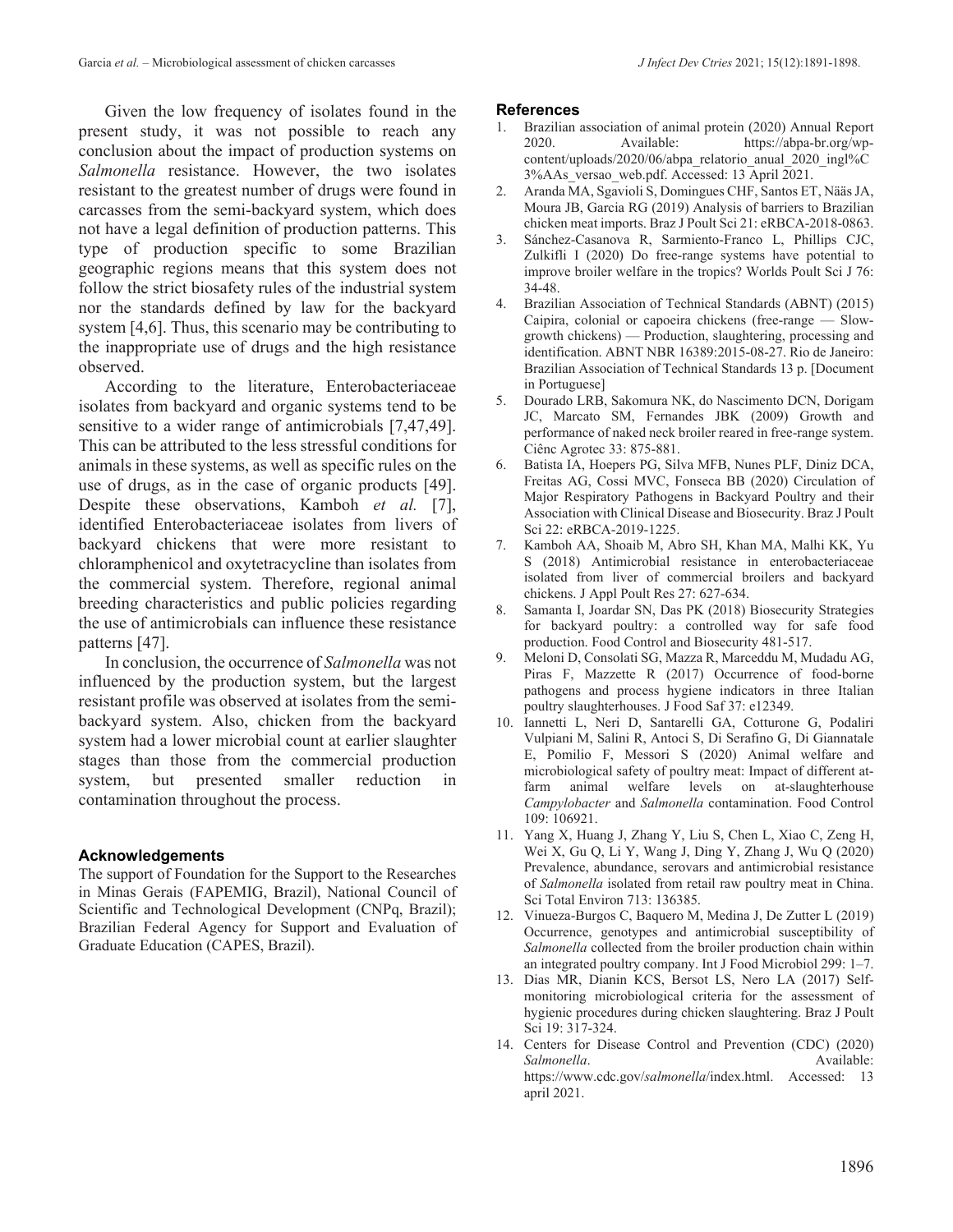- 15. Zhu A, Zhi W, Qiu Y, Wei L, Tian J, Pan Z, Kang X, Gu W, Duan L (2019) Surveillance study of the prevalence and antimicrobial resistance of Salmonella in pork from open markets in Xuzhou, China. Food Control 98: 474-480.
- 16. Cunha-Neto AD, Carvalho LA, Carvalho RCT, Dos Prazeres Rodrigues D, Mano SB, Figueiredo EES, Conte-Junior CA (2018) *Salmonella* isolated from chicken carcasses from a slaughterhouse in the state of Mato Grosso, Brazil: Antibiotic resistance profile, serotyping, and characterization by repetitive sequence-based PCR system. Poult Sci 97: 1373- 1381.
- 17. Perin AP, Martins BTF, Barreiros MAB, Yamatogi RS, Nero LA, dos Santos Bersot L (2020) Occurrence, quantification, pulse types, and antimicrobial susceptibility of *Salmonella* sp. isolated from chicken meat in the state of Paraná, Brazil. Brazilian J Microbiol 51: 335-345.
- 18. Matias BG, Pinto PSDA, Cossi MVC, Nero LA (2010) *Salmonella* spp. and hygiene indicator microorganisms in chicken carcasses obtained at different processing stages in two slaughterhouses. Foodborne Pathog Dis 7: 313-318.
- 19. Cason JA, Berrang ME, Smith DP (2006) Recovery of bacteria from broiler carcasses rinsed zero and twenty-four hours after immersion chilling. Poult Sci 85: 333-33.
- 20. ISO (2017) Microbiology of the food chain Horizontal method for the detection, enumeration and serotyping of *Salmonella* — Part 1: Detection of *Salmonella* spp. In: ISO 6579-1. Available: https://www.iso.org/standard/56712.html. Accessed: 13 april 2021.
- 21. de Almeida MV, Silva A, Nero LA (2014) Evaluation of target sequences for the polymerase chain reaction-based detection of *Salmonella* in artificially contaminated beef. Foodborne Pathog Dis 11: 111-118.
- 22. Alvarez J, Sota M, Vivanco AB, Perales I, Cisterna R, Rementeria A, Garaizar J (2004) Development of a multiplex PCR technique for detection and epidemiological typing of *salmonella* in human clinical samples. J Clin Microbiol 42: 1734-1738.
- 23. Clinical and Laboratory standard institute (CLSI) (2020) M100 Performance standards for antimicrobial susceptibility testing, 30th Editi. CLSI document M100-S30 (ISBN 978-1-68440- 067-6).
- 24. Clinical and Laboratory standard institute (CLSI) (2013) Performance standards for antimicrobial susceptibility testing. Disc diffusion supplemental tables. Updated CLSI and FDA tables. Oxoid Microbiol Prod. Available: http://www.oxoid.com/pdf/uk/2013-CLSIFDA-tableupdate.pdf. Accessed: 13 april 2021.
- 25. Magiorakos A, Srinivasan A, Carey RB, Carmeli Y, Falagas ME, Giske CG, Harbarth S, Hindler JF, Kahlmeter G, Olsson-Liljequist B, Paterson DL, Rice LB, Stelling J, Struelens MJ, Vatopoulos A, Weber JT, Monnet DL (2012) Multidrugresistant, extensively drug-resistant and pandrug-resistant bacteria: an international expert proposal for interim standard definitions for acquired resistance. Clin Microbiol Infect 18: 268-281.
- 26. Feye KM, Dittoe DK, Shi Z, Woitte J, Owens CM, Kogut MH, Ricke SC (2019) The reduction of pathogen load on ross 708 broilers when using different sources of commercial peracetic acid sanitizers in a pilot processing plant. Microorganisms 7: 503.
- 27. Althaus D, Zweifel C, Stephan R (2017) Analysis of a poultry slaughter process: Influence of process stages on the

microbiological contamination of broiler carcasses. Ital J Food Saf 6: 7097.

- 28. Antunes P, Mourão J, Campos J, Peixe L (2016) Salmonellosis: The role of poultry meat. Clin Microbiol Infect 22: 110-121.
- 29. Yalcin S, Settar P, Ozkan S, Cahaner A (1997) Comparative evaluation of three commercial broiler stocks in hot versus temperate climates. Poult Sci 76: 921-929.
- 30. Xavier J, Pascal D, Crespo E, Schell HL, Trinidad JA, Bueno DJ (2011) Seroprevalence of *Salmonella* and *Mycoplasma* infection in backyard chickens in the state of Entre Ríos in Argentina. Poult Sci 90: 746-751.
- 31. Namata H, Welby S, Aerts M, Faes C, Abrahantes JC, Imberechts H, Vermeersch K, Hooyberghs J, Méroc E, Mintiens K (2009) Identification of risk factors for the prevalence and persistence of *Salmonella* in Belgian broiler chicken flocks. Prev Vet Med 90: 211-222.
- 32. Leotta G, Suzuki K, Alvarez FL, Nuñez L, Silva MG, Castro L, Faccioli ML, Zarate N, Weiler N, Alvarez M, Copes J (2010) Prevalence of *salmonella* spp. in backyard chickens in Paraguay. Int J Poult Sci 9: 533-536.
- 33. Shah DH, Board MM, Crespo R, Guard J, Paul NC, Faux C (2020) The occurrence of *Salmonella*, extended-spectrum βlactamase producing *Escherichia coli* and carbapenem resistant non-fermenting Gram-negative bacteria in a backyard poultry flock environment. Zoonoses Public Health 67: 742- 753.
- 34. Cortes Vélez D, Rodríguez V, Verjan García N (2017) Phenotypic and genotypic antibiotic resistance of *salmonella* from chicken carcasses marketed at Ibague, Colombia. Rev Bras Cienc Avic 19: 347-354.
- 35. Zeng YB, Xiong LG, Tan MF, Li HQ, Yan H, Zhang L, Yin DF, Kang ZF, Wei QP, Luo LG (2019) Prevalence and Antimicrobial Resistance of *Salmonella* in pork, chicken, and duck from retail markets of China. Foodborne Pathog Dis 16: 339-345.
- 36. Ramatla T, Taioe MO, Thekisoe OMM, Syakalima M (2019) Confirmation of antimicrobial resistance by using resistance genes of isolated *Salmonella* spp. in chicken houses of North West, South Africa. World's Vet J 9: 158-165.
- 37. Tan CW, Noor Hazirah MZ, Shu'aibu I, New CY, Malcolm TTH, Thung TY, Lee E, Wendy RD, Nuzul NJ, Noor Azira AM, Ungku Fatimah UZA, Rukayadi Y, Rinai R, Son R (2019) Occurrence and antibiotic resistance of *salmonella* spp. In raw beef from wet market and hypermarket in Malaysia. Food Res 3: 21-27.
- 38. Park AK, Shin E, Kim S, Park J, Jeong HJ, Chun JH, Hwang KJ, Kim J (2020) Traveller-associated high-level ciprofloxacin-resistant *Salmonella enterica* Serovar Kentucky in the Republic of Korea. J Glob Antimicrob Resist 22: 190- 194.
- 39. Viana C, Sereno MJ, Pegoraro K, Yamatogi RS, Call DR, dos Santos Bersot L, Nero LA (2019) Distribution, diversity, virulence genotypes and antibiotic resistance for *Salmonella* isolated from a Brazilian pork production chain. Int J Food Microbiol 310: 108310.
- 40. Cohen R, Raymond J, Gendrel D (2017) Antimicrobial treatment of diarrhea/acute gastroenteritis in children. Arch Pediatr 24: S26-S29.
- 41. Cao TT, Deng GH, Fang LX, Yang RS, Sun J, Liu YH, Liao XP (2017) Characterization of quinolone resistance in *salmonella enterica* from farm animals in China. J Food Prot 80: 1742-1748.